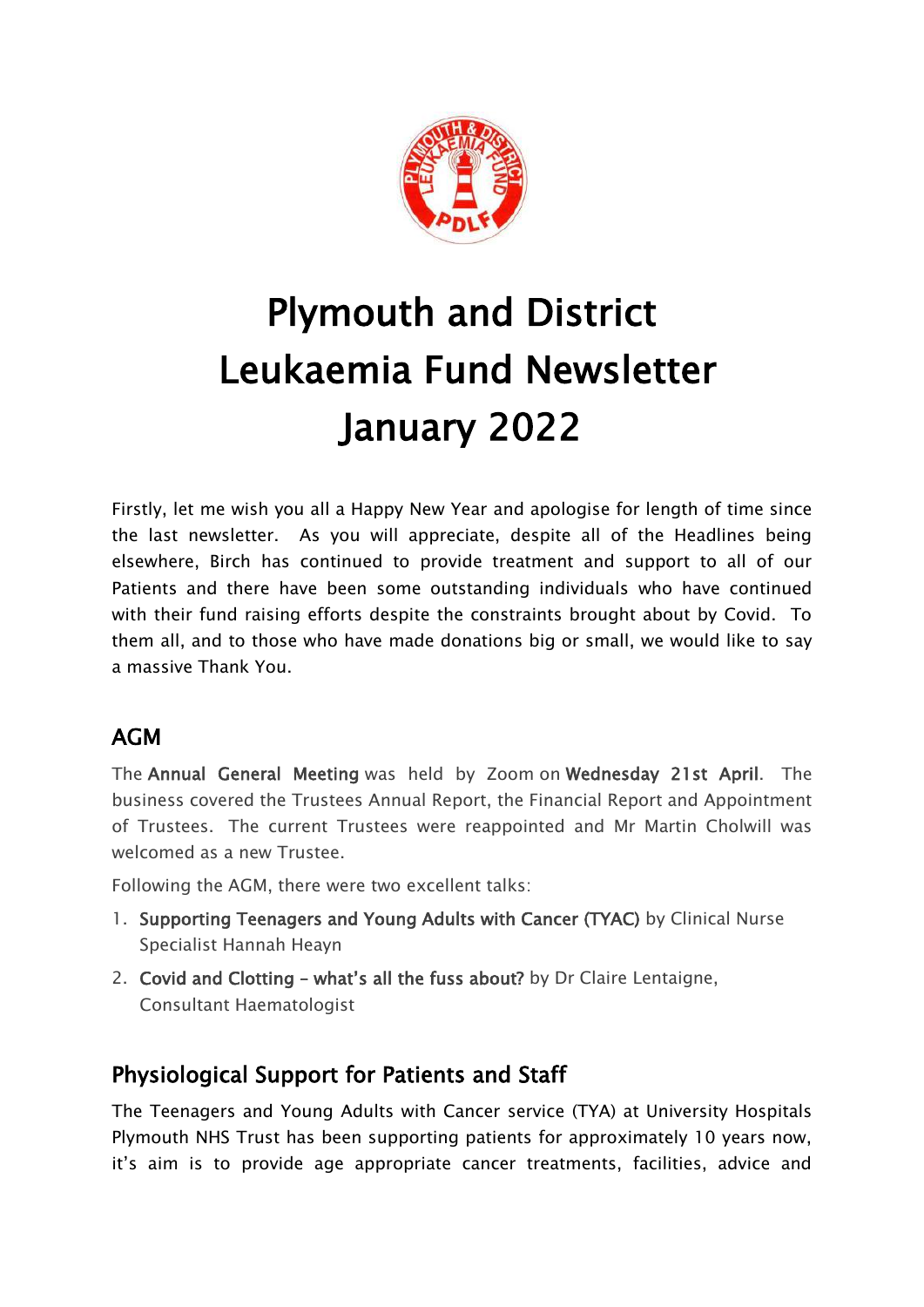support to patients aged 16-24 years including their careers and loved ones. Whilst at the same time providing information, support and advice, including resources to professionals. To offer a coordinated approach to across county care and join teams together to give the patient and their families the best care possible.

60% of the TYA patients diagnosed will have a Haematological cancer and 40% an Oncological cancer. One of our main focuses is psychosocial care and we provide an



age appropriate Holistic Needs Assessment at diagnosis, during treatment and at the end of treatment. An integrated assessment map (IAM) is used and this helps us to understand where our patients feel their lives are what has the greatest impact and where they feel they most need support. Part of any assessment has to be around the psychological impact of a cancer diagnosis at such a young age, this is where understandably our patients often face challenges and PDLF has very kindly offered to fund a one day a week Psychologist post specifically for this young group of patients to help, support and guide them through what is a life changing journey.

A massive THANK YOU to PDLF for your ongoing support of our young cancer patients!!!

Hannah Heayn TYA Specialist Nurse and one of our patients who thinks that psychological support is of vital importance.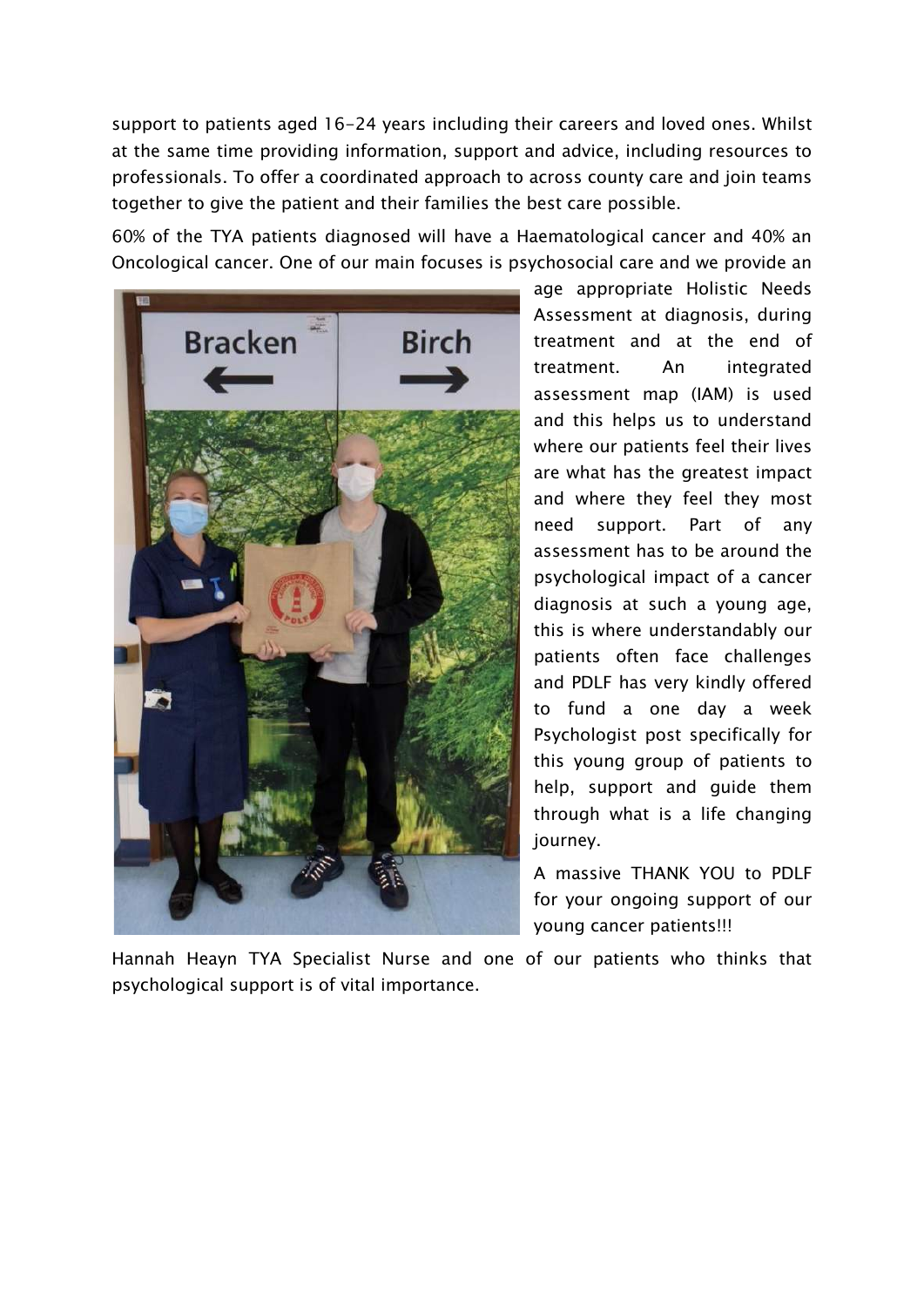#### FUNDRAISING

In the last newsletter I told you about Olly. He is a young man who a year ago couldn't ride his bike without the help of stabilisers, but none the less he decided to ride 250 miles over 12 weeks to raise money for PDLF as a way of supporting his Grandad, who was diagnosed with AML in November 2020.

The final figure he raised was £2251.25. Very well done Olly.



The Sir Joshua Reynolds WI had selected us as their charity for 2020/21 unfortunately due to the pandemic their fund-raising efforts rapidly came to a halt, so they have taken the decision to continue to support into 2022 and have donated £90 so far.



A big Thank You to Simon & Tom Orr, their Staff and Customers of Specialist

Vehicles Ltd, 118-130 Ridgeway, Plympton; who raised an amazing £2,000 for PDLF in 2020.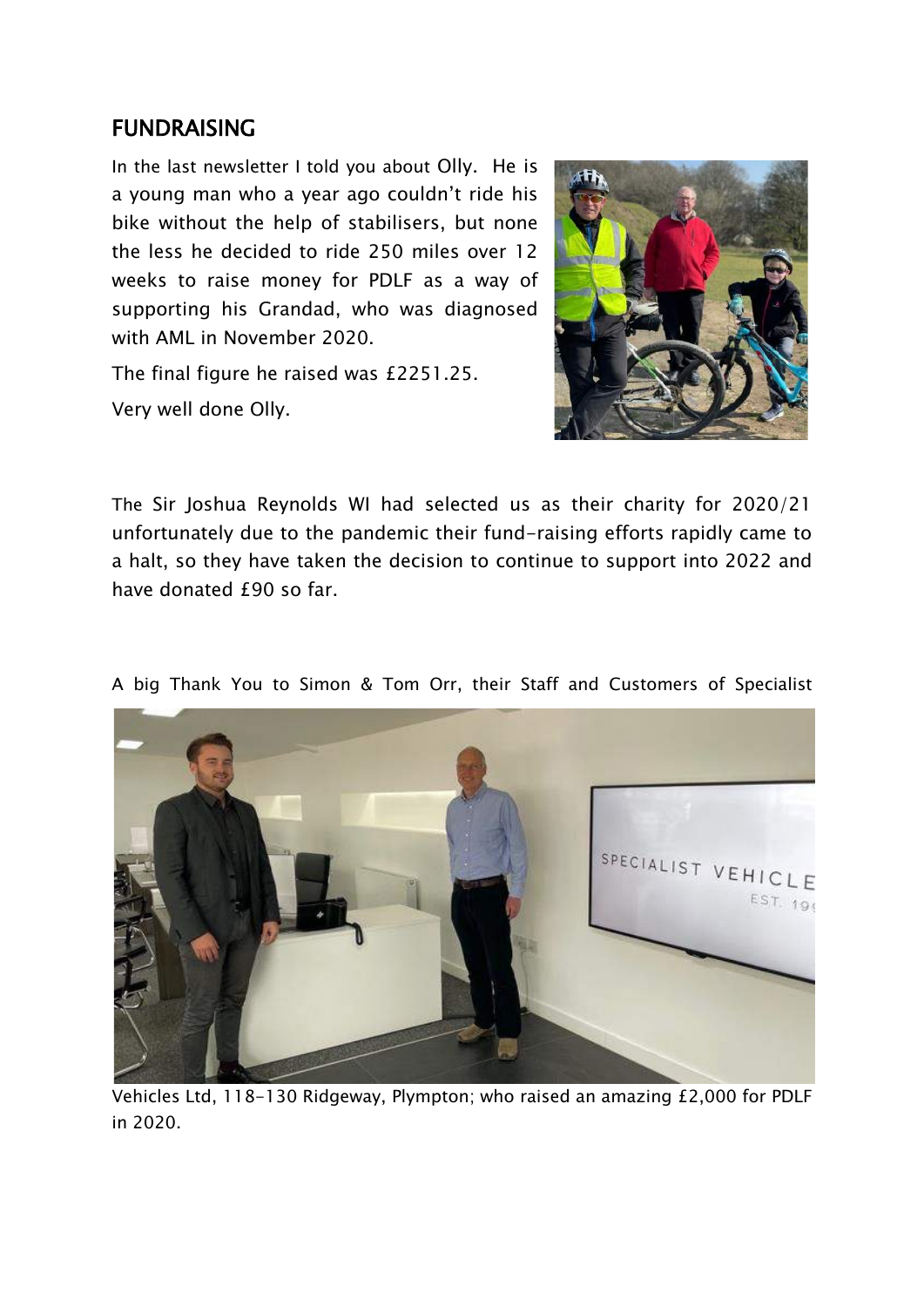Local runner Steve Cox and his family have raised an amazing £4236.97 by completing a series of races during 2020. Along with his brother Andy, wife Christine, sister Annie and family friends as 'Team PDLF', they have taken part in



everything from the Rye 5 Miler to the 32 mile Dartmoor Discovery and the Eaton Dorney Marathon.

In addition, Steve, joined by his close friend Chris John of Stannery Brewing and the Tavistock Deputy Mayor -Ursula Mason, organised a musical event as part of the Tavistock Goose Fair. The Evening, supported by local musicians headlined by Winter Mountain and an appearance by Seth Lakemen, raised nearly £700.

All this is quite fantastic, but made all the more special as Steve wanted to raise the money to say thank you to the Haematology Team for the care, support and kindness he received during his cancer treatment including a stem cell transplant.

James Clarke & Richard Rabin of Lang Town and Country Ltd organised a Golf day at Yelverton Golf Club in support of PDLF, as a way of saying thank to for all of help and support which one of their colleagues received whilst they were undergoing treatment recently. The day raised £1386. Once again, a big thank you to all involved



If you are planning to undertake any fundraising, please be aware that the Virgin Money Giving platform has closed down, but we now have a PDLF account with Just Giving, the link to which can be found on our Website